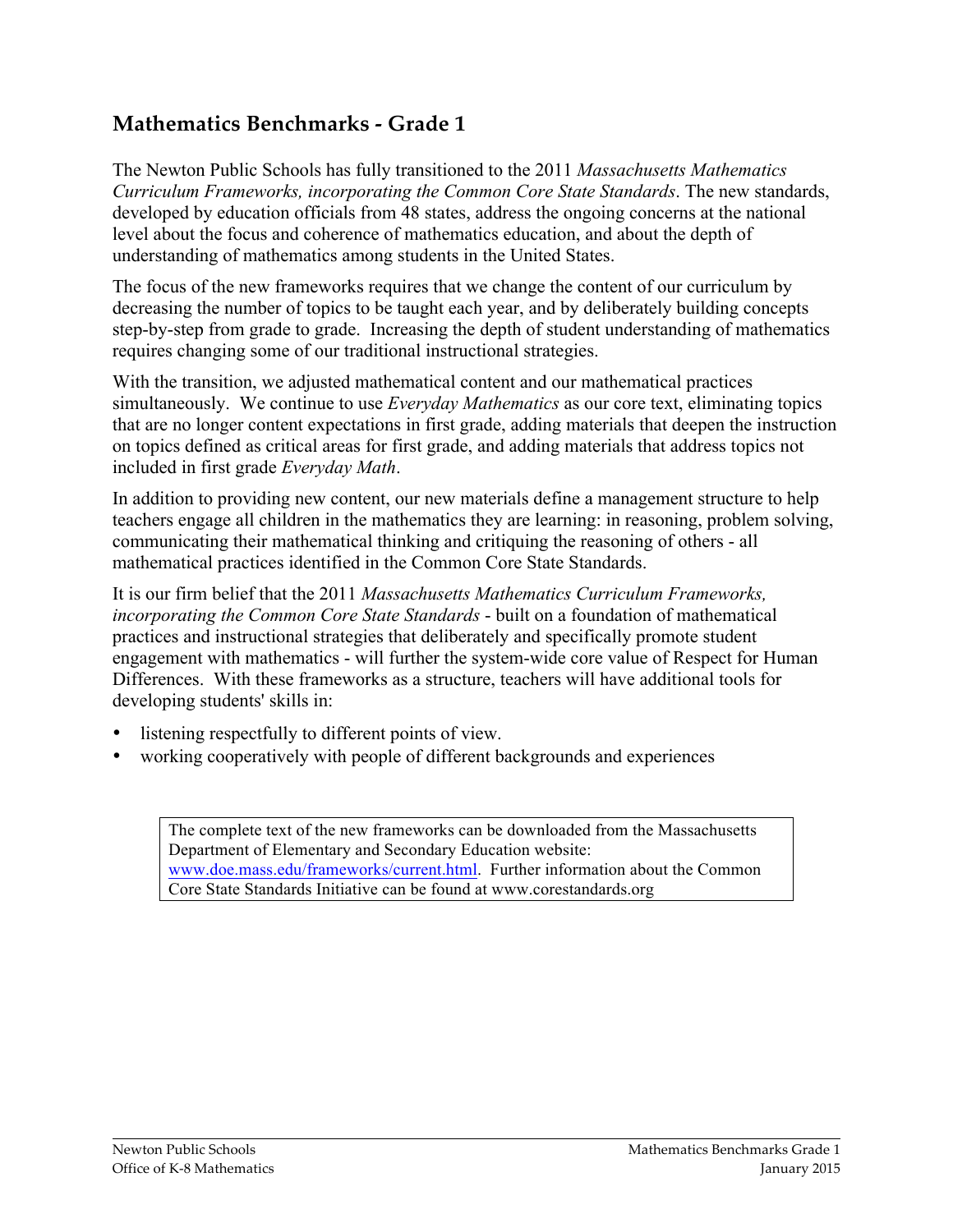## Mathematical Practices - Grade 1

Mathematical practices students will use in first grade include:

- 1. Making sense of problems and persevering in solving them. Mathematically proficient students start by explaining to themselves the meaning of a problem and looking for entry points to its solution. Younger students might rely on using concrete objects or pictures to help conceptualize and solve a problem. Mathematically proficient students check their answers to problems using a different method, and they continually ask themselves, "Does this make sense?"
- 2. Reasoning abstractly and quantitatively. Mathematically proficient students make sense of the quantities and their relationships in problem situations. Quantitative reasoning entails habits of creating a coherent representation of the problem at hand; considering the units involved; attending to the meanings of quantities, not just how to compute them; and knowing and flexibly using different properties of operations and objects.
- 3. Constructing viable arguments and critiquing the reasoning of others. Mathematically proficient justify their conclusions, communicate them to others, and respond to the arguments of others. Elementary students can construct arguments using concrete referents such as objects, drawings, diagrams, and actions. Such arguments can make sense and be correct, even though they are not generalized or made formal until later grades. Students at all grades can listen or read the arguments of others, decide whether they make sense, and ask useful questions to clarify or improve the arguments.
- 4. Modeling with mathematics.

Mathematically proficient students can apply the mathematics they know to solve problems arising in everyday life, society, and the workplace. In early grades, this might be as simple as writing an addition equation to describe a situation. They routinely interpret their mathematical results in the context of the situation and reflect on whether the results make sense.

5. Using appropriate tools strategically.

Mathematically proficient students consider the available tools when solving a mathematical problem. These tools might include pencil and paper, concrete models, a ruler, a calculator. Proficient students are sufficiently familiar with tools appropriate for their grade to make sound decisions about when each of these tools might be helpful.

6. Attending to precision.

Mathematically proficient students try to communicate precisely to others. In the elementary grades, students give carefully formulated explanations to each other.

7. Looking for and making use of structure. Mathematically proficient students look closely to discern a pattern or structure. Young students, for example, might notice that three and seven more is the same amount as seven and three more, or they may sort a collection of shapes according to how many sides the shapes have.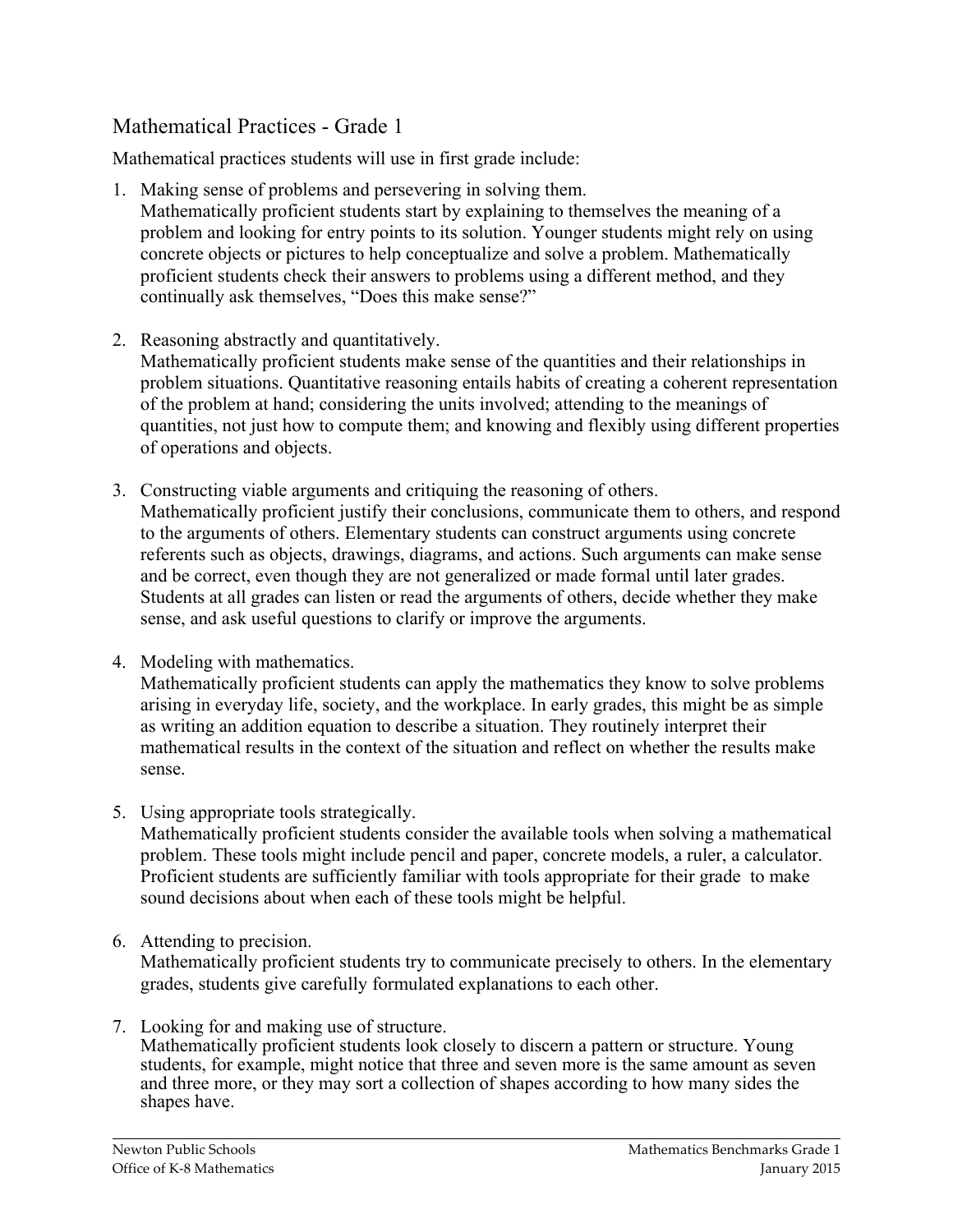8. Looking for and expressing regularity in repeated reasoning.

Mathematically proficient students notice if calculations are repeated, and look both for general methods and for shortcuts. As they work to solve a problem, mathematically proficient students maintain oversight of the process, while attending to the details. They continually evaluate the reasonableness of their intermediate results.

## **Mathematical Content - Grade 1**

### Critical Areas:

Instructional time in first grade will concentrate on four critical areas: (1) developing understanding of addition, subtraction, and strategies for addition and subtraction within 20; (2) developing understanding of whole number relationships and place value, including grouping in tens and ones; (3) developing understanding of linear measurement and measuring lengths as iterating length units; and (4) reasoning about attributes of, and composing and decomposing geometric shapes.

- (1) Students develop strategies for adding and subtracting whole numbers based on their prior work with small numbers. They use a variety of models, including discrete objects and length-based models (e.g., cubes connected to form lengths), to model add-to, takefrom, put-together, take-apart, and compare situations to develop meaning for the operations of addition and subtraction, and to develop strategies to solve arithmetic problems with these operations. Students understand connections between counting and addition and subtraction (e.g., adding two is the same as counting on two). They use properties of addition to add whole numbers and to create and use increasingly sophisticated strategies based on these properties (e.g., "making tens") to solve addition and subtraction problems within 20. By comparing a variety of solution strategies, children build their understanding of the relationship between addition and subtraction.
- (2) Students develop, discuss, and use efficient, accurate, and generalizable methods to add within 100 and subtract multiples of 10. They compare whole numbers (at least to 100) to develop understanding of and solve problems involving their relative sizes. They think of whole numbers between 10 and 100 in terms of tens and ones (especially recognizing the numbers 11 to 19 as composed of a ten and some ones). Through activities that build number sense, they understand the order of the counting numbers and their relative magnitudes.
- (3) Students develop an understanding of the meaning and processes of measurement, including underlying concepts such as iterating (the mental activity of building up the length of an object with equal-sized units) and the transitivity principle for indirect measurement $<sup>1</sup>$ </sup>
- (4) Students compose and decompose plane or solid figures (e.g., put two triangles together to make a quadrilateral) and build understanding of part-whole relationships as well as

 $1$  Students should apply the principle of transitivity of measurement to make indirect comparisons, but they need not use this technical term.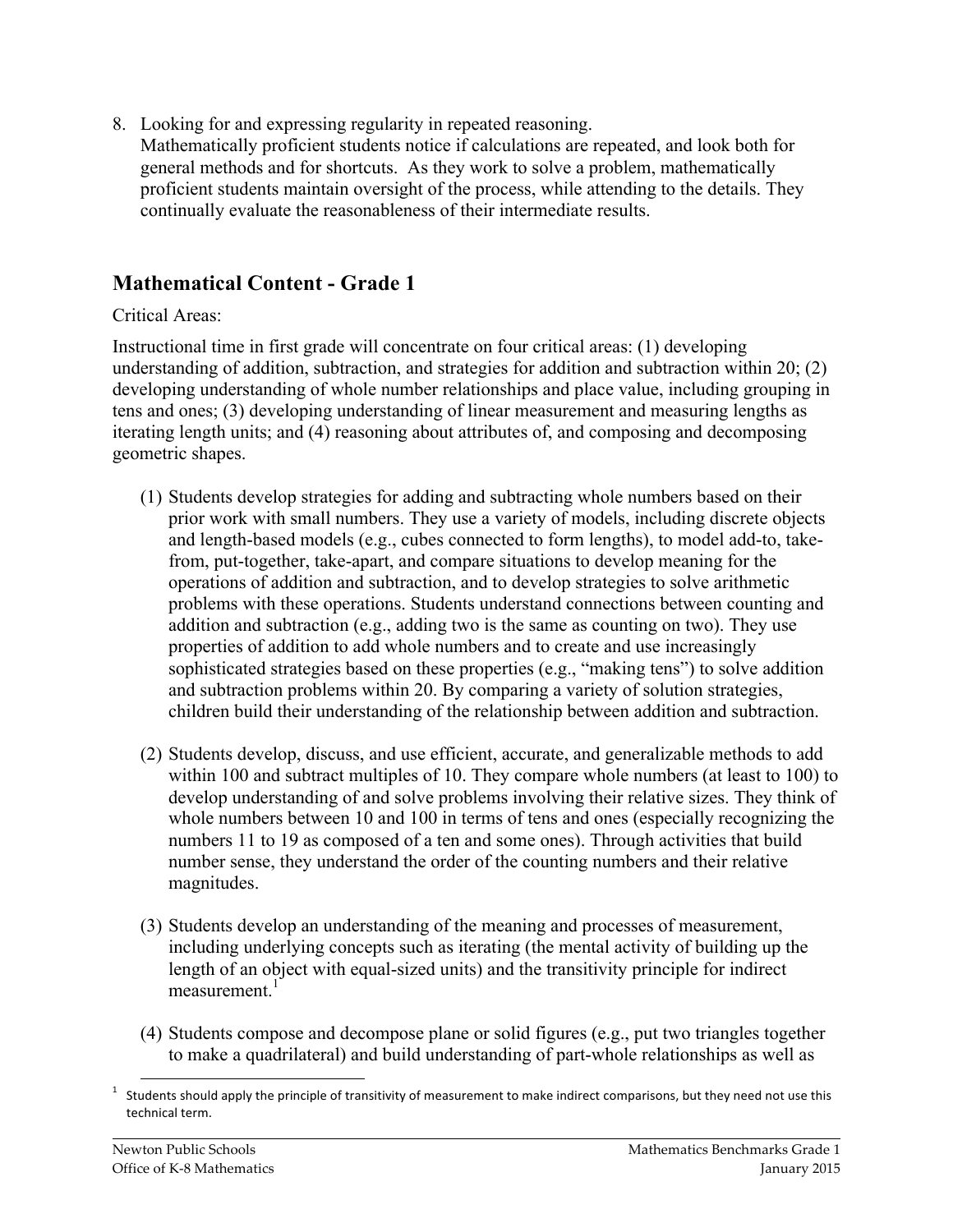the properties of the original and composite shapes. As they combine shapes, they recognize them from different perspectives and orientations, describe their geometric attributes, and determine how they are alike and different, to develop the background for measurement and for initial understandings of properties such as congruence and symmetry.

# Content Standards - Grade 1

## **Operations and Algebraic Thinking 1.0A**

#### **Represent and solve problems involving addition and subtraction.**

- 1. Use addition and subtraction within 20 to solve word problems involving situations of adding to, taking from, putting together, taking apart, and comparing, with unknowns in all positions, e.g., by using objects, drawings, and equations with a symbol for the unknown number to represent the problem.
- 2. Solve word problems that call for addition of three whole numbers whose sum is less than or equal to 20, e.g., by using objects, drawings, and equations with a symbol for the unknown number to represent the problem.

#### **Understand and apply properties of operations and the relationship between addition and subtraction.**

- 3. Apply properties of operations as strategies to add and subtract.<sup>2</sup> *Examples: If*  $8 + 3 = 11$ *is known, then 3 + 8 = 11 is also known. (Commutative property of addition.) To add 2*   $+6 + 4$ , the second two numbers can be added to make a ten, so  $2 + 6 + 4 = 2 + 10 = 0$ *12. (Associative property of addition.)*
- 4. Understand subtraction as an unknown-addend problem. *For example, subtract 10 – 8 by finding the number that makes 10 when added to 8.*

#### **Add and subtract within 20.**

- 5. Relate counting to addition and subtraction (e.g., by counting on 2 to add 2).
- 6. Add and subtract within 20, demonstrating fluency for addition and subtraction within 10. Use mental strategies such as counting on; making ten (e.g.,  $8 + 6 = 8 + 2 + 4 = 10 + 4 = 1$ 14); decomposing a number leading to a ten (e.g.,  $13 - 4 = 13 - 3 - 1 = 10 - 1 = 9$ ); using the relationship between addition and subtraction (e.g., knowing that  $8 + 4 = 12$ , one knows  $12 - 8 = 4$ ); and creating equivalent but easier or known sums (e.g., adding  $6 + 7$ ) by creating the known equivalent  $6 + 6 + 1 = 12 + 1 = 13$ .

## **Work with addition and subtraction equations.**

- 7. Understand the meaning of the equal sign, and determine if equations involving addition and subtraction are true or false. *For example, which of the following equations are true and which are false?*  $6 = 6$ ,  $7 = 8 - 1$ ,  $5 + 2 = 2 + 5$ ,  $4 + 1 = 5 + 2$ .
- 8. Determine the unknown whole number in an addition or subtraction equation relating three whole numbers. *For example, determine the unknown number that makes the equation true in each of the equations*  $8 + ? = 11$ *,*  $5 = -3$ *,*  $6 + 6 = 1$ *.*

 $2$  Students need not use formal terms for these properties.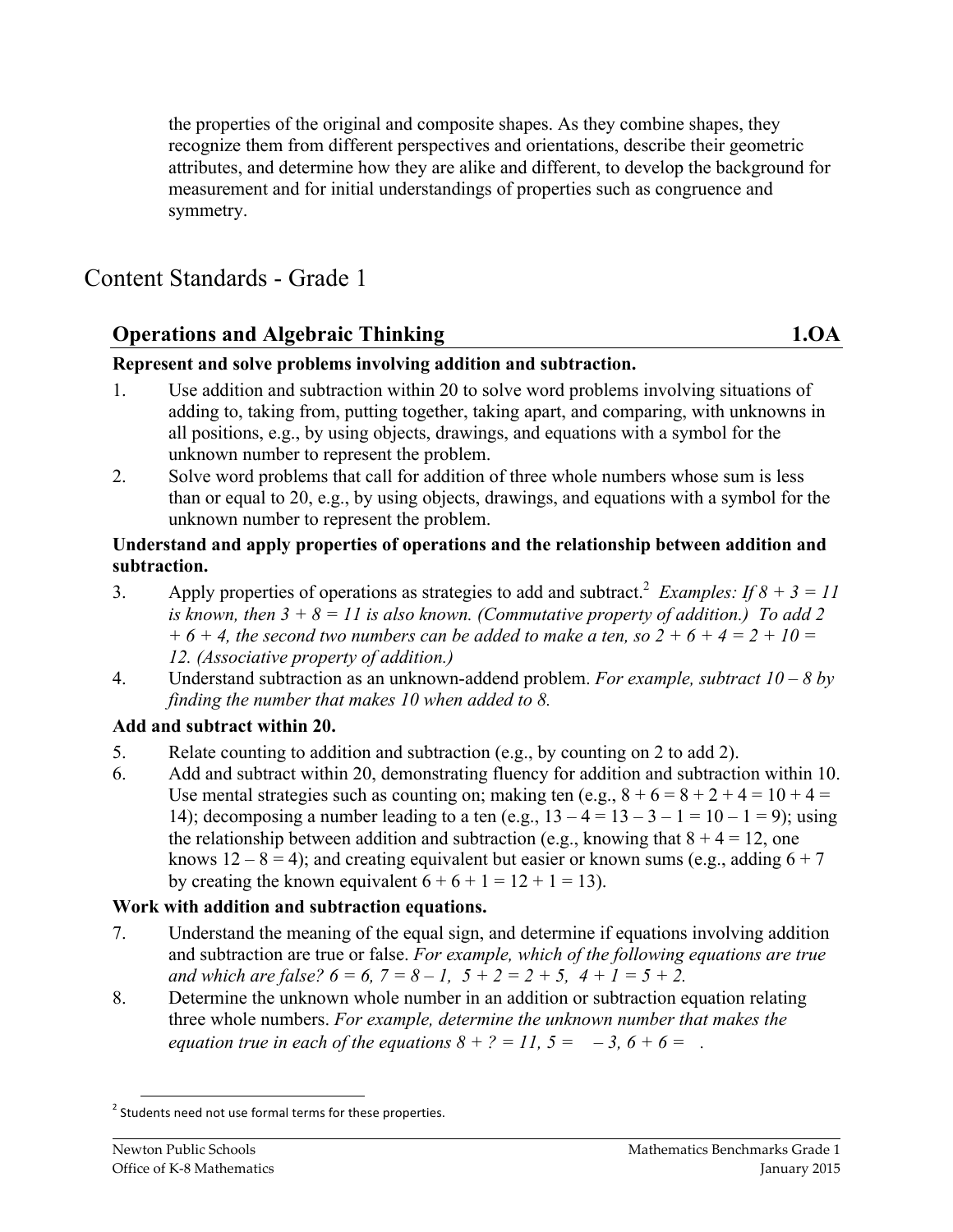MA.9. Write and solve number sentences from problem situations that express relationships involving addition and subtraction within 20.

# **Number and Operations in Base Ten 1.NBT**

#### **Extend the counting sequence.**

1. Count to 120, starting at any number less than 120. In this range, read and write numerals and represent a number of objects with a written numeral.

#### **Understand place value.**

- 2. Understand that the two digits of a two-digit number represent amounts of tens and ones. Understand the following as special cases:
	- a. 10 can be thought of as a bundle of ten ones—called a "ten."
	- b. The numbers from 11 to 19 are composed of a ten and one, two, three, four, five, six, seven, eight, or nine ones.
	- c. The numbers  $10, 20, 30, 40, 50, 60, 70, 80, 90$  refer to one, two, three, four, five, six, seven, eight, or nine tens (and 0 ones).
- 3. Compare two two-digit numbers based on meanings of the tens and ones digits, recording the results of comparisons with the symbols  $\geq$ ,  $\equiv$ , and  $\leq$ .

#### **Use place value understanding and properties of operations to add and subtract.**

- 4. Add within 100, including adding a two-digit number and a one-digit number, and adding a two-digit number and a multiple of 10, using concrete models or drawings and strategies based on place value, properties of operations, and/or the relationship between addition and subtraction; relate the strategy to a written method and explain the reasoning used. Understand that in adding two-digit numbers, one adds tens and tens, ones and ones; and sometimes it is necessary to compose a ten.
- 5. Given a two-digit number, mentally find 10 more or 10 less than the number, without having to count; explain the reasoning used.
- 6. Subtract multiples of 10 in the range 10–90 from multiples of 10 in the range 10–90 (positive or zero differences), using concrete models or drawings and strategies based on place value, properties of operations, and/or the relationship between addition and subtraction; relate the strategy to a written method and explain the reasoning used.

## **Measurement and Data** 1.MD

#### **Measure lengths indirectly and by iterating length units.**

- 1. Order three objects by length; compare the lengths of two objects indirectly by using a third object.
- 2. Express the length of an object as a whole number of length units, by laying multiple copies of a shorter object (the length unit) end to end; understand that the length measurement of an object is the number of same-size length units that span it with no gaps or overlaps. *Limit to contexts where the object being measured is spanned by a whole number of length units with no gaps or overlaps.*

#### **Tell and write time.**

3. Tell and write time in hours and half-hours using analog and digital clocks.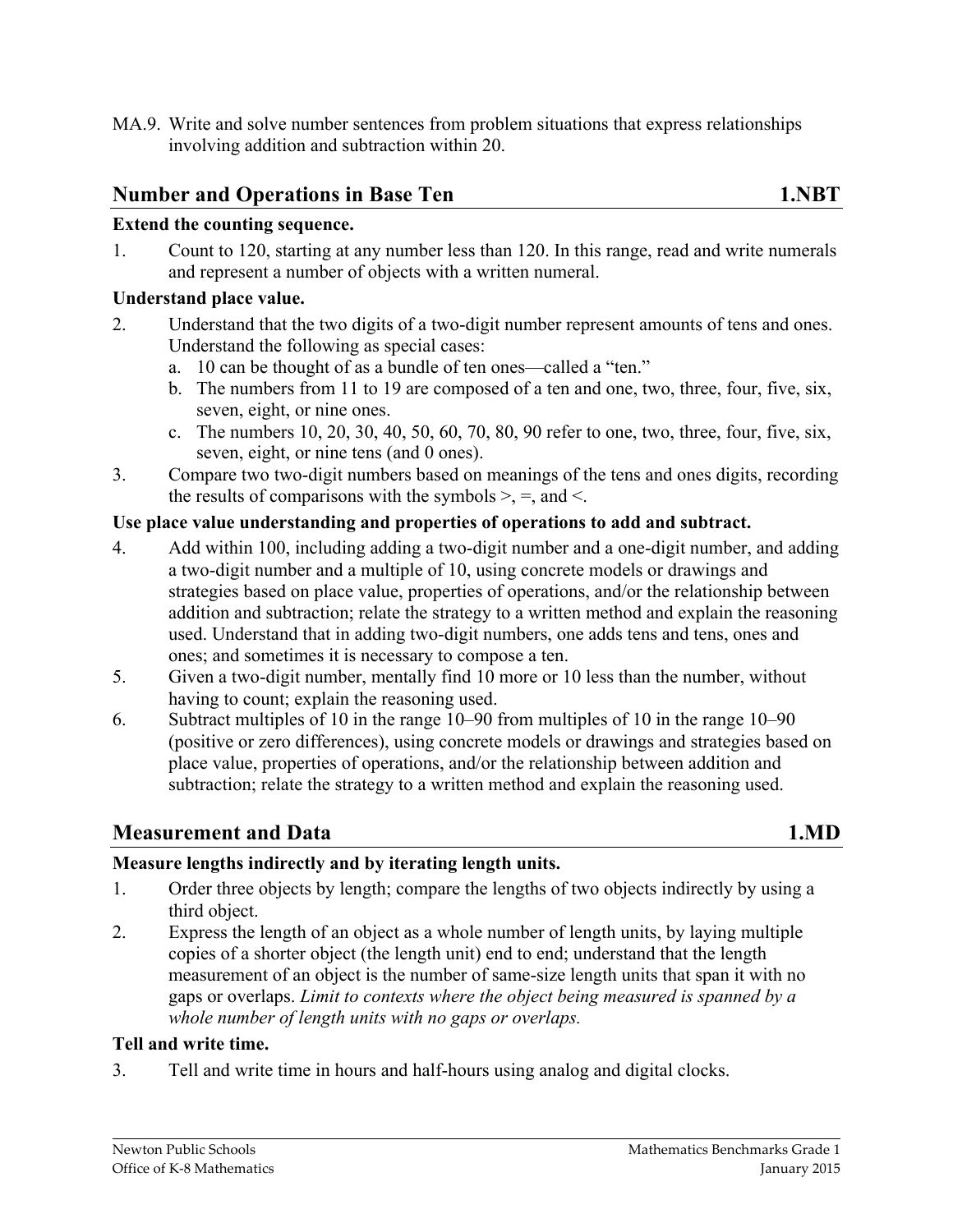#### **Represent and interpret data.**

4. Organize, represent, and interpret data with up to three categories; ask and answer questions about the total number of data points, how many in each category, and how many more or less are in one category than in another.

#### **Work with money.**

MA.5. Identify the values of all U.S. coins and know their comparative values (e.g., a dime is of greater value than a nickel). Find equivalent values (e.g., a nickel is equivalent to 5 pennies). Use appropriate notation (e.g.,  $69¢$ ). Use the values of coins in the solutions of problems.

## **Geometry 1.G**

#### **Reason with shapes and their attributes.**

- 1. Distinguish between defining attributes (e.g., triangles are closed and three-sided) versus non-defining attributes (e.g., color, orientation, overall size); build and draw shapes that possess defining attributes.
- 2. Compose two-dimensional shapes (rectangles, squares, trapezoids, triangles, half-circles, and quarter-circles) or three-dimensional shapes (cubes, right rectangular prisms, right circular cones, and right circular cylinders) to create a composite shape, and compose new shapes from the composite shape.<sup>3</sup>
- 3. Partition circles and rectangles into two and four equal shares, describe the shares using the words *halves*, *fourths*, and *quarters*, and use the phrases *half of*, *fourth of*, and *quarter of*. Describe the whole as two of, or four of the shares. Understand for these examples that decomposing into more equal shares creates smaller shares.

 $3$  Students do not need to learn formal names such as "right rectangular prism."